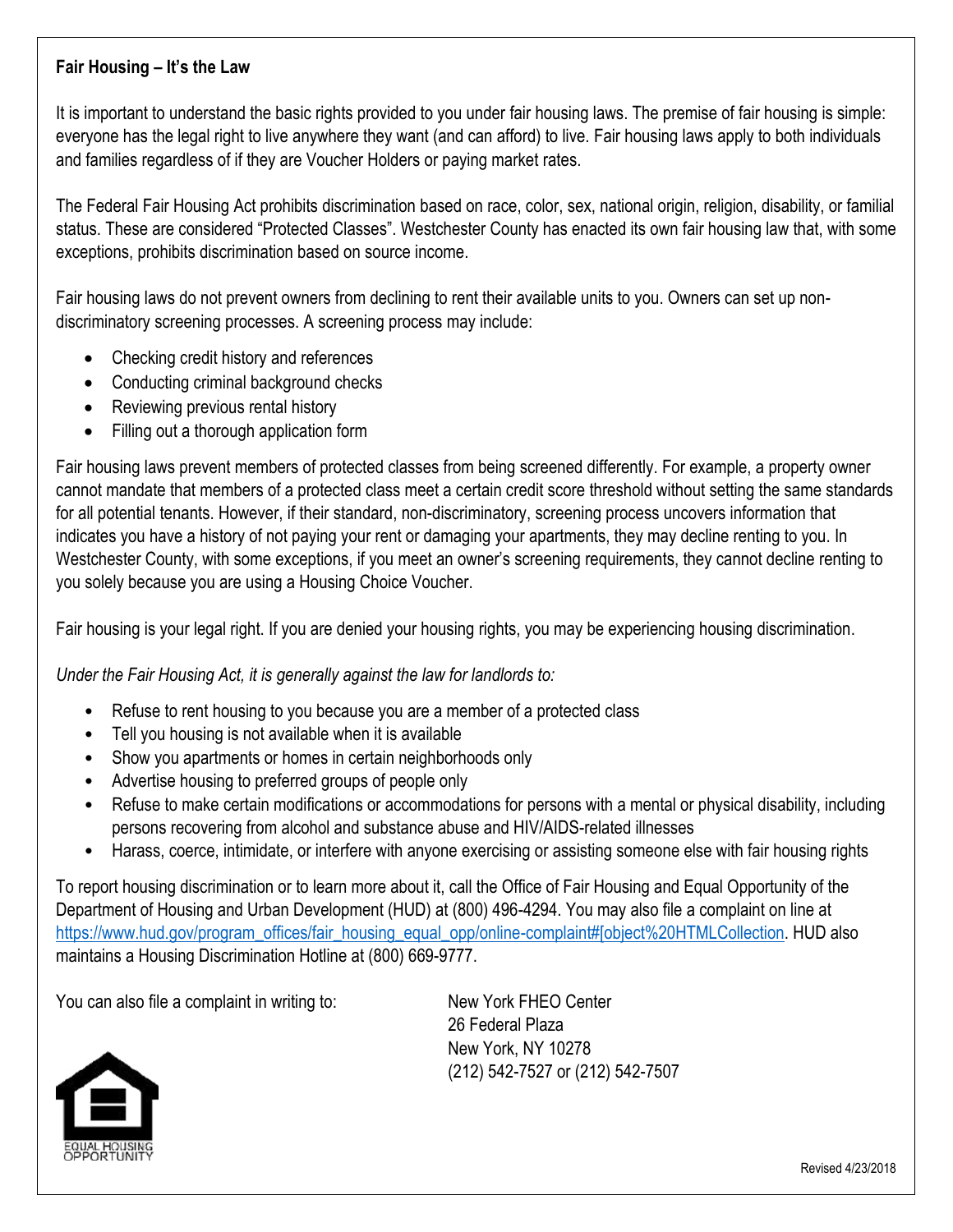# **Non Profit Housing Agencies**

### **A-Home**

141 Tompkins Ave, 3rd Floor Pleasantville, NY 10570 Phone: (914) 741-0740 Fax: (914) 741-0777 <http://a-homehousing.org/>

# **American Red Cross**

40 Saw Mill River Rd Hawthorne, NY 10532 Phone: (203) 869-8444 [https://www.redcross.org](https://www.redcross.org/)

### **Blue Mountain Housing Development Corp**

C/O Town of Bedford 321 Bedford Rd Bedford Hills, NY 10507 Phone: (914) 666-6530

#### **The Bridge Fund of Westchester**

171 East Post Rd, Ste 200 White Plains, NY 10601 Phone: (914) 949-8146 or 211 <http://thebridgefund.org/westchester/>

#### **Westchester Neighborhood Choice Program**

112 East Post Rd, Ste 102 White Plains, NY 10601 Phone: (914) 995-6590 Email: [westchestermobility@cvrnewyork.com](mailto:westchestermobility@cvrnewyork.com) <https://wncp.cvrnewyork.com/>

### **Community Housing Innovations Inc**

75 S Broadway, Ste 340 White Plains, NY 10601 Phone: (914) 683-1010 Fax: (914) 683-6158 <http://chigrants.org/>

### **Croton Housing Network**

15 Mount Airy Rd Croton-on-Hudson, NY 10520 Email: [chn@crotonhousing.org](mailto:chn@crotonhousing.org) <http://www.crotonhousing.org/>

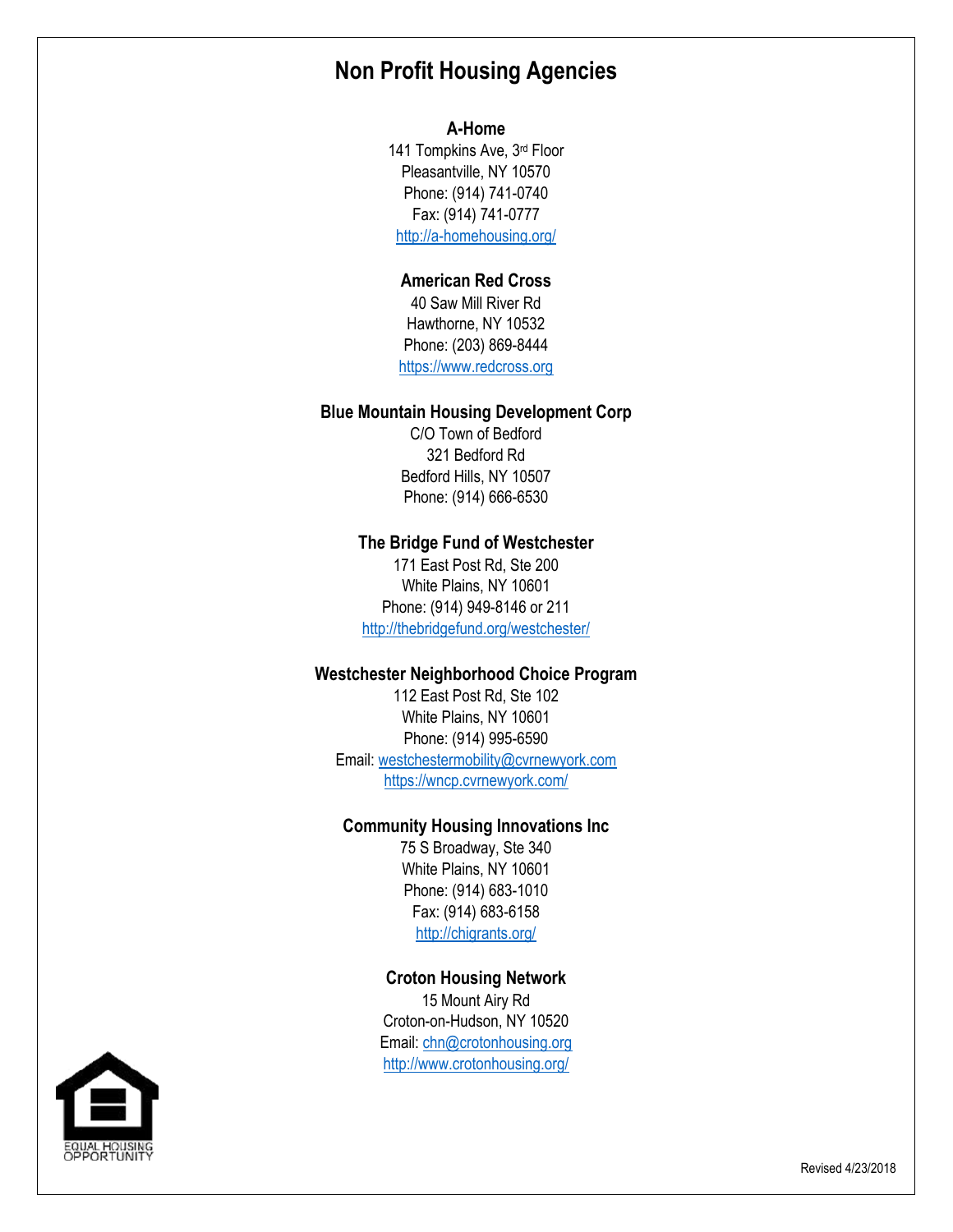# **Family Resource Center of Peekskill, Inc**

PO Box #302, Peekskill, NY 10566 Phone: (914) 737-0411 Email: [frcecm@aol.com](mailto:frcecm@aol.com) [www.frcny.org](http://www.frcny.org/)

### **Family Services of Westchester**

One Gateway Plaza, 4<sup>th</sup> Floor Port Chester, NY 10573 Phone: (914) 937-2320 Fax: (914) 937-3183 [http://www.fsw.org](http://www.fsw.org/)

# **Greyston Foundation**

21 Park Ave Yonkers, NY 10703 Phone: (914) 376-3900 Email: [info@greyston.org](mailto:info@greyston.org) [www.greyston.org](http://www.greyston.org/)

### **Housing Action Council**

55 South Broadway Tarrytown, NY 10591 Phone: (914) 332-4144 Fax: (914) 332-4147 Email[: hac@affordablehomes.org](mailto:hac@affordablehomes.org)

# **Human Development Services of Westchester**

930 Mamaroneck Ave Mamaroneck, NY 10543 Phone: (914) 835-8906 Fax: (914) 835-8905 <https://www.hdsw.org/>

# **IFCA (Interfaith Council for Action)**

138 Spring St Ossining, NY 10562 Phone: (914) 941-5252 Email: [info@ifcany.org](mailto:info@ifcany.org) <http://www.ifcany.org/>

# **Mount Vernon United Tenants**

2 Gramatan Ave, Room 312 Mount Vernon, NY 10550 Phone: (914) 699-1114 Fax: (914) 699-7449 [http://mvut.org](http://mvut.org/)

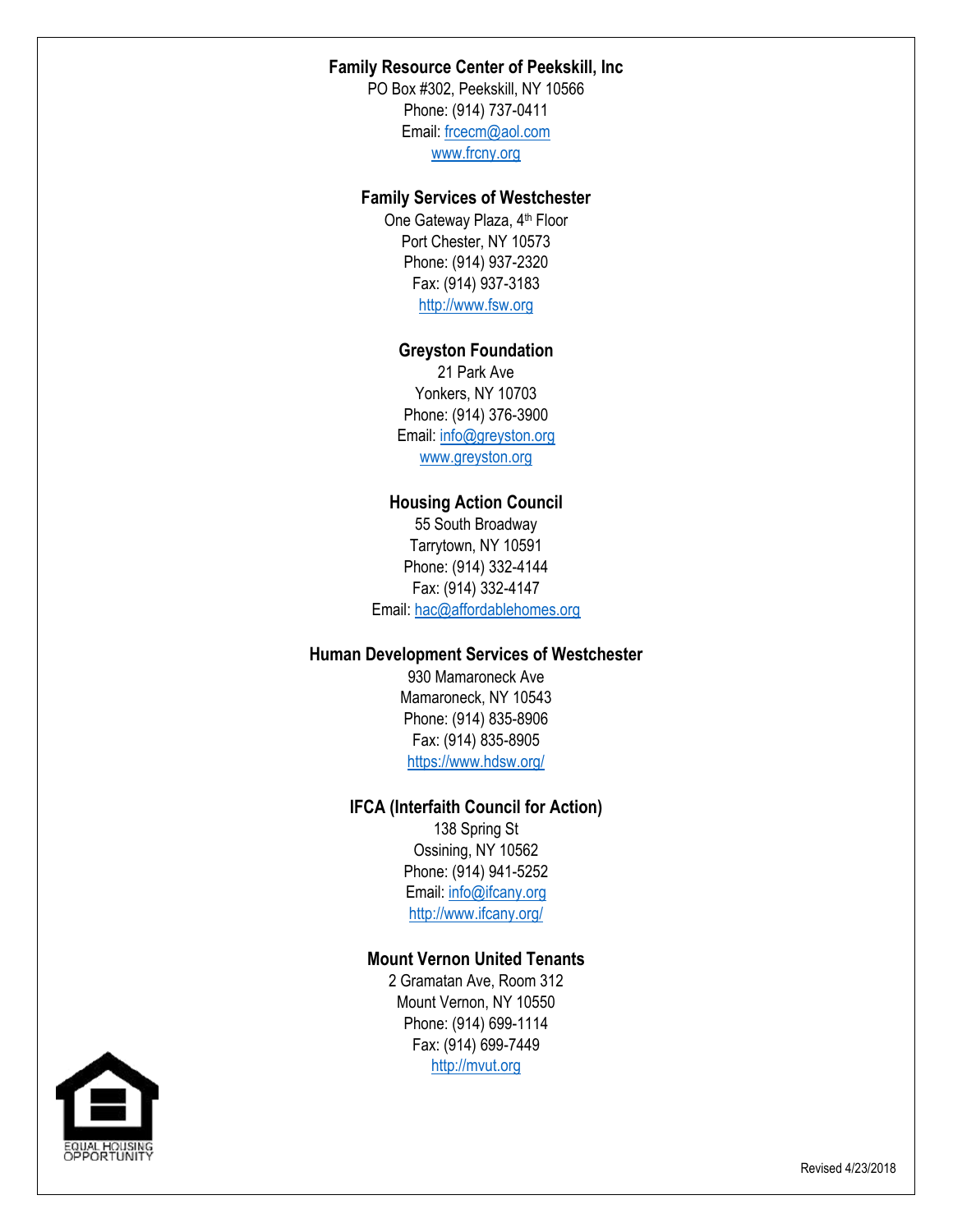### **New Rochelle Neighborhood Revitalization Corp**

184 Union Ave New Rochelle, NY 10801 Phone: (914) 633-7092 Fax: (914) 633-7442 [http://www.ndrgrp.com](http://www.ndrgrp.com/)

### **North Yonkers Preservation & Development Corp**

219 Ridge Ave Yonkers, NY 10703 Phone: (914) 423-9754 Fax: (914) 423-8184 Email: [northyonkerspreservation@yahoo.com](mailto:northyonkerspreservation@yahoo.com)

# **The Sharing Community Inc.**

1 Hudson St Yonkers, NY 10702 Phone: (914) 963-2626 Fax: (914) 964-5286 <https://thesharingcommunity.org/>

### **Shore (Sheltering the Homeless is our Responsibility)**

PO Box 814 White Plains, NY 10602 Phone: (914) 328-1896 Email: [info@shelteringthehomeless.org](mailto:info@shelteringthehomeless.org) [http://www.shelteringthehomeless.org](http://www.shelteringthehomeless.org/)

# **Washingtonville Housing Alliance**

136 Library Lane Mamaroneck, NY 10543 Phone: (914) 698-4299 Fax: (914) 698-7158 Email[: info@washingtonville.org](mailto:info@washingtonville.org) <http://www.washingtonville.org/>

### **Westchester Community Opportunity Program**

2 Westchester Plaza Elmsford, NY 10523 Phone: (914) 592-5600 Fax: (914) 592-0021 <http://www.westcop.org/>

### **Westchester Disabled on the Move, Inc**

984 N. Broadway, Ste LL-10 Yonkers, NY 10701 Phone: (914) 968-4717 Fax: (914) 968-6137 [www.wdom.org](http://www.wdom.org/)

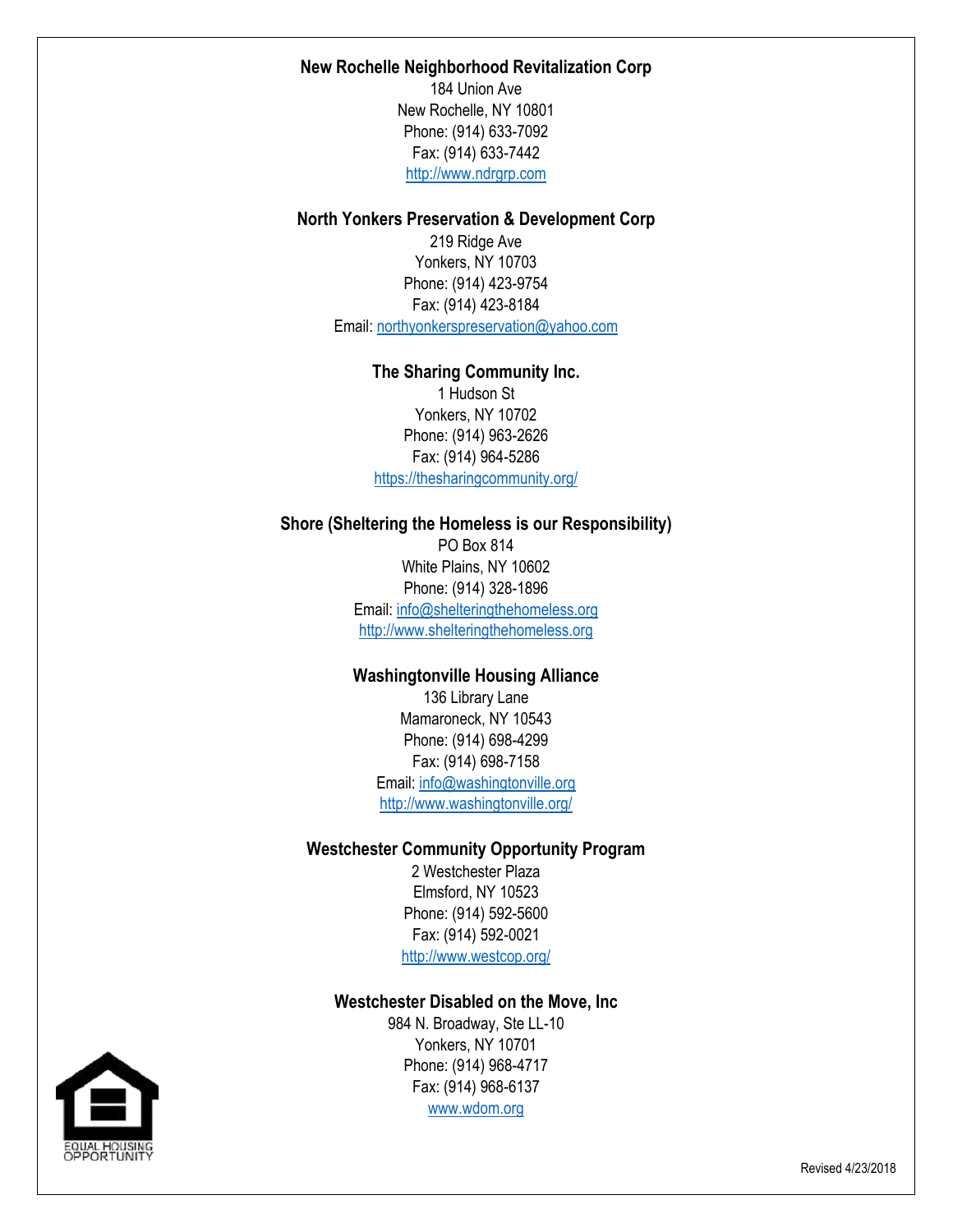### **The Westchester Hispanic Coalition**

46 Waller Ave White Plains, NY 10605 Phone: (914) 948-8466 Fax: (914) 948-0311 Email: [whc@hispaniccoalition.org](mailto:whc@hispaniccoalition.org) <https://hispaniccoalition.org/>

# **Community Capital New York**

44 Executive Blvd Elmsford, NY 10523 Phone: (914) 747-8020 Fax: (914) 747-2049 Email[: info@communitycapitalny.org](mailto:info@communitycapitalny.org) [https://communitycapitalny.org](https://communitycapitalny.org/)

# **Westchester Independent Living Center**

10 County Center Rd, 2nd Floor White Plains, NY 10607 Phone: (914) 682-3926 VP/TTY: (914) 259-8036 Fax: (914) 682-8518 Email: [contact@wilc.com](mailto:contact@wilc.com) <https://www.wilc.org/>

## **Westchester Jewish Community Services**

845 North Broadway White Plains, NY 10603 Phone: (914) 761-0600 Email: [info@wjcs.com](mailto:info@wjcs.com) [www.wjcs.com](http://www.wjcs.com/)

### **Cluster, Inc.**

20 South Broadway Yonkers, NY 10701 (914) 963-6440 Email: [info@clusterinc.org](mailto:info@clusterinc.org) <http://clusterinc.org/>

### **Legal Services of the Hudson Valley**

90 Maple Ave White Plains, NY 10601 Phone: 1-877-574-8529 or (914) 949-1305 Email: [info@lshv.org](mailto:info@lshv.org) <https://www.lshv.org/>

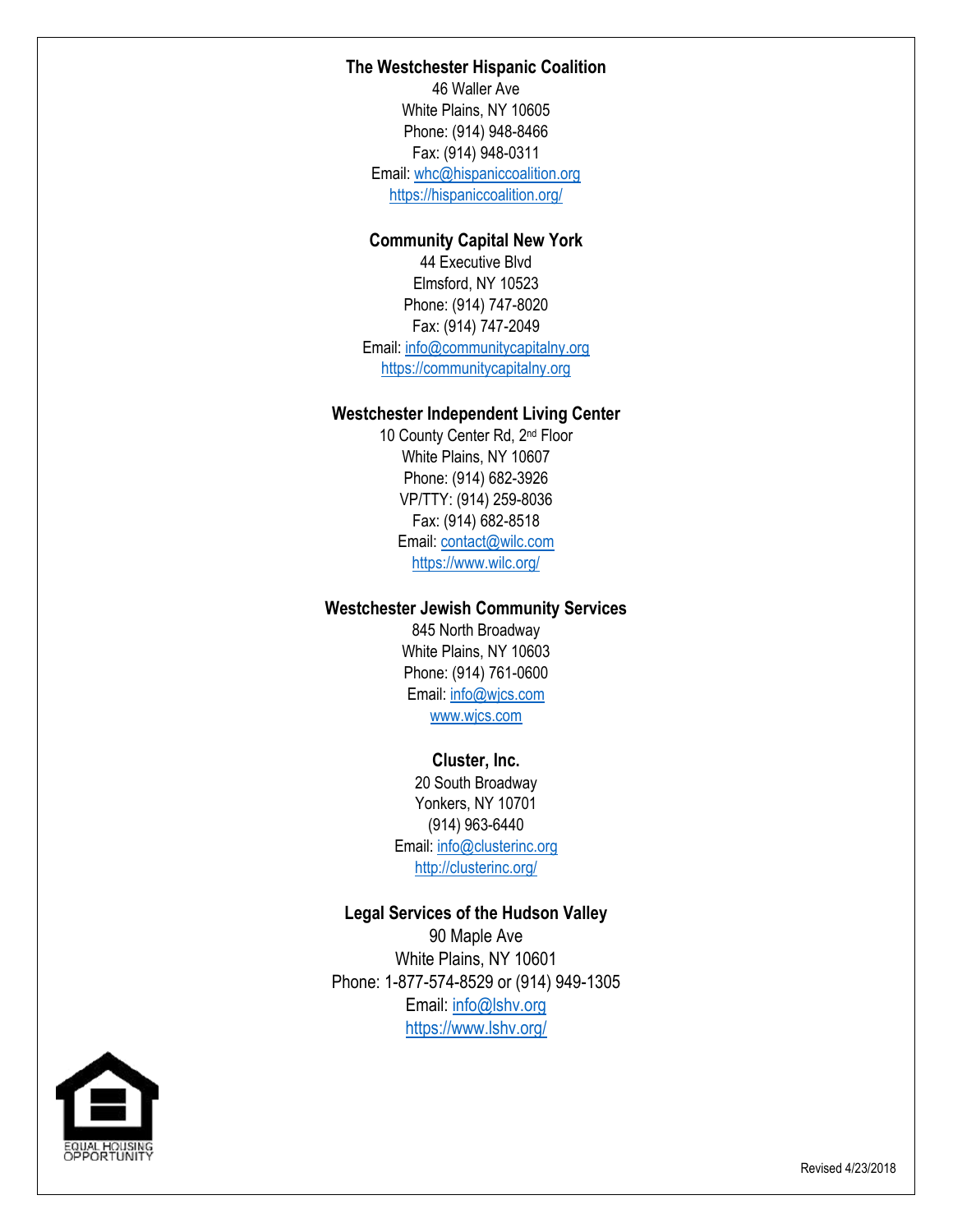### **Westchester Residential Opportunities, Inc.**

470 Mamaroneck Ave White Plains, NY 10605 Phone: (914) 428-4507 Fax: (914) 428-9455 Email: [housinghelp@wroinc.org](mailto:housinghelp@wroinc.org) [www.wroinc.org](http://www.wroinc.org/)

# **Westhab**

8 Bashford St Yonkers, NY 10701 Phone: 914-345-2800 Fax: 914-376-5014 Email: [mail@westhab.org](mailto:mail@westhab.org) [www.westhab.org](http://www.westhab.org/)

# **YWCA of White Plains & Central Westchester**

515 North St White Plains, NY 10605 Phone: (914) 949-6227 Fax: (914) 949-2021 Email: [frontdesk@ywcawpcw.org](mailto:frontdesk@ywcawpcw.org) [www.ywcawpcw.org](http://www.ywcawpcw.org/)

### **Westchester County Human Rights Commission**

112 East Post Rd, #3 White Plains, NY 10601 Phone: (914) 995-7710 [http://humanrights.westchestergov.com](http://humanrights.westchestergov.com/)

# **New York State Division of Human Rights**

One Fordham Plaza, Fourth Floor Bronx, NY 10458 Phone: (718) 741-8332 TTY: (718) 741-8300 Email: [accessibility@dhr.ny.gov](mailto:accessibility@dhr.ny.gov) <https://dhr.ny.gov/>



Revised 4/23/2018